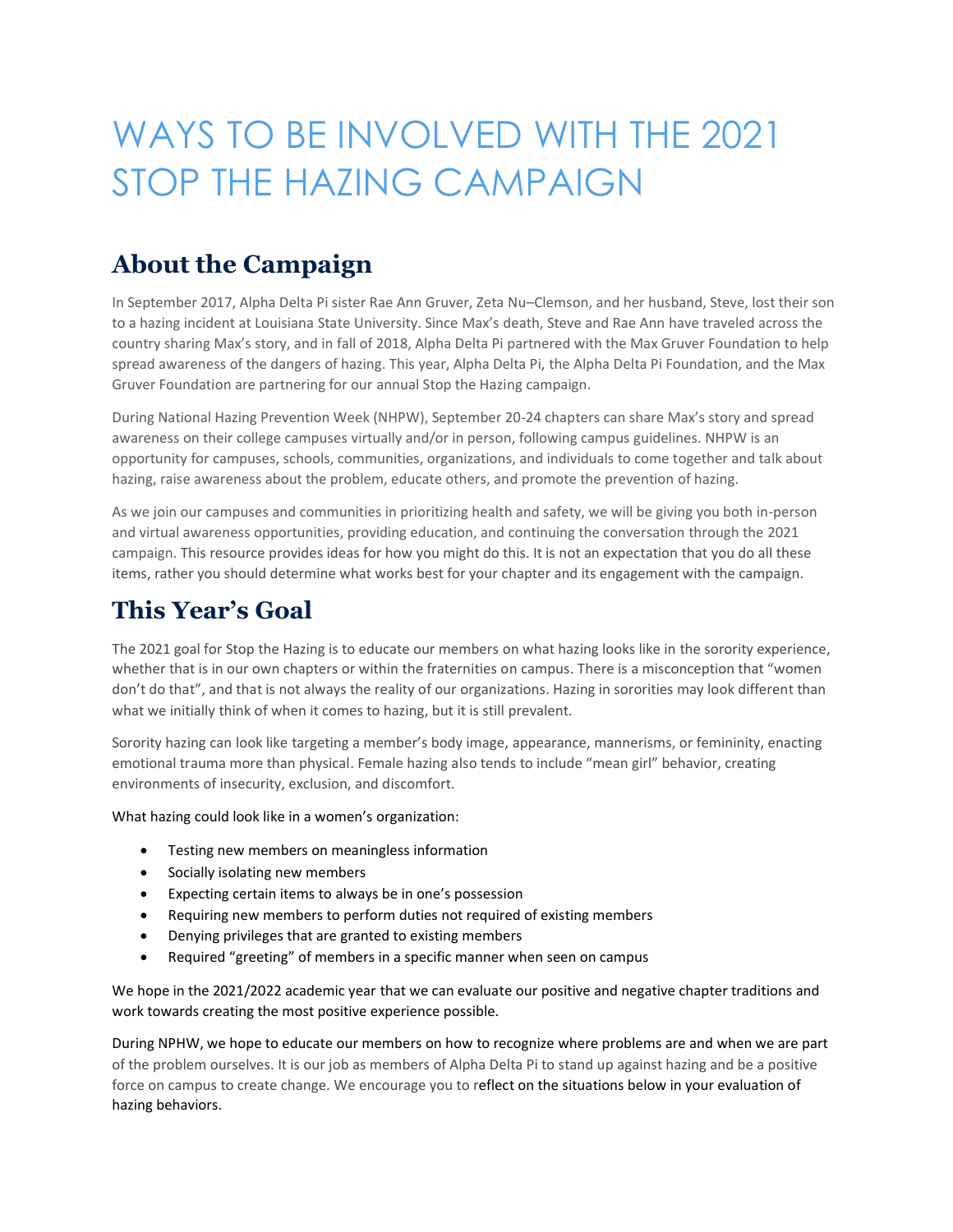- Having new members of an organization drive you to a party or event
- Accepting gifts or serenades from fraternity new members
- Participating in hazing activities from another organization (signing a book, providing items in a scavenger hunt)
- Endorsing membership to chapters you know haze
- Telling active members that pledges are doing something wrong, knowing they will get into trouble

We have provided a [video resource](https://www.youtube.com/watch?v=2t_Whr3hDH0) from the Gordie Center, on how to be a positive bystander against hazing.

Now what? This year's campaign is your opportunity to raise awareness against our anti-hazing initiative, provide education, reflect on chapter traditions, and help create a healthy member experience.

## **Ways to Raise Awareness**

Awareness is about sharing facts and information. Awareness seeks to start a conversation around a topic.

#### **For Individuals**

- Sign and share the Stop the Hazing Virtual Pledge Card on your Instagram Stories. Tag and encourage your sisters and friends to do the same.
- Share the Stop the Hazing video (available at: [https://vimeo.com/350811563\)](https://vimeo.com/350811563) on your social media. With the share, explain why this issue is important to you and your sisters.
- Review facts and statistics around hazing. Discuss what you learned with a sister.
	- o The FAQs on HazingPrevention.Org have stats and information on the impacts of hazing.
	- o Stop Hazing has information from the National Study of Student Hazing: [http://www.stophazing.org/frequently-asked-questions/facts-and-statistics/](https://stophazing.org/research/national-hazing-study-hazing-in-view/)
- Reflect on what you know about hazing. Use this reflection to identify aspects of the issue you want to learn more about. Questions you could consider include:
	- o What stories and happenings of hazing have you seen? In the news? In your community? In sports or other student organizations?
	- o What harm have you seen hazing cause?
	- o What are ways you have seen intervention and change happen to address hazing?
	- o What is your campus hazing policy? What is your state law? Did you find this information to be easily accessible? Do you think your sisters are aware of this information?
- Complete the NHPW Reflection from Real Talk Agency:<https://payhip.com/realtalkagency>

#### **For Chapters**

- Share the Stop the Hazing Virtual Pledge Card on your chapter's Instagram account.
	- $\circ$  Share the card with other fraternities, sororities, and student organizations on your campus. Invite them to post this on their social media to support and participate in the campaign.
- During a chapter meeting, share how hazing concerns can be reported on your campus. You can share contact information as well as the office location. You can also review your campus hazing policy and state law.
- Follow the Tabling Guide to open the conversation and spread awareness on your campus with the provided materials. Print pledge cards to be signed at the table, print posters to be hung around campus, and hand out the buttons and bracelets.
- If your chapter paints banners, create and hang a banner during NHPW with proper branding.
- Share how members can report concerns within the chapter/international organization, including chapter officers, advisors, international officers and/or Executive Office staff.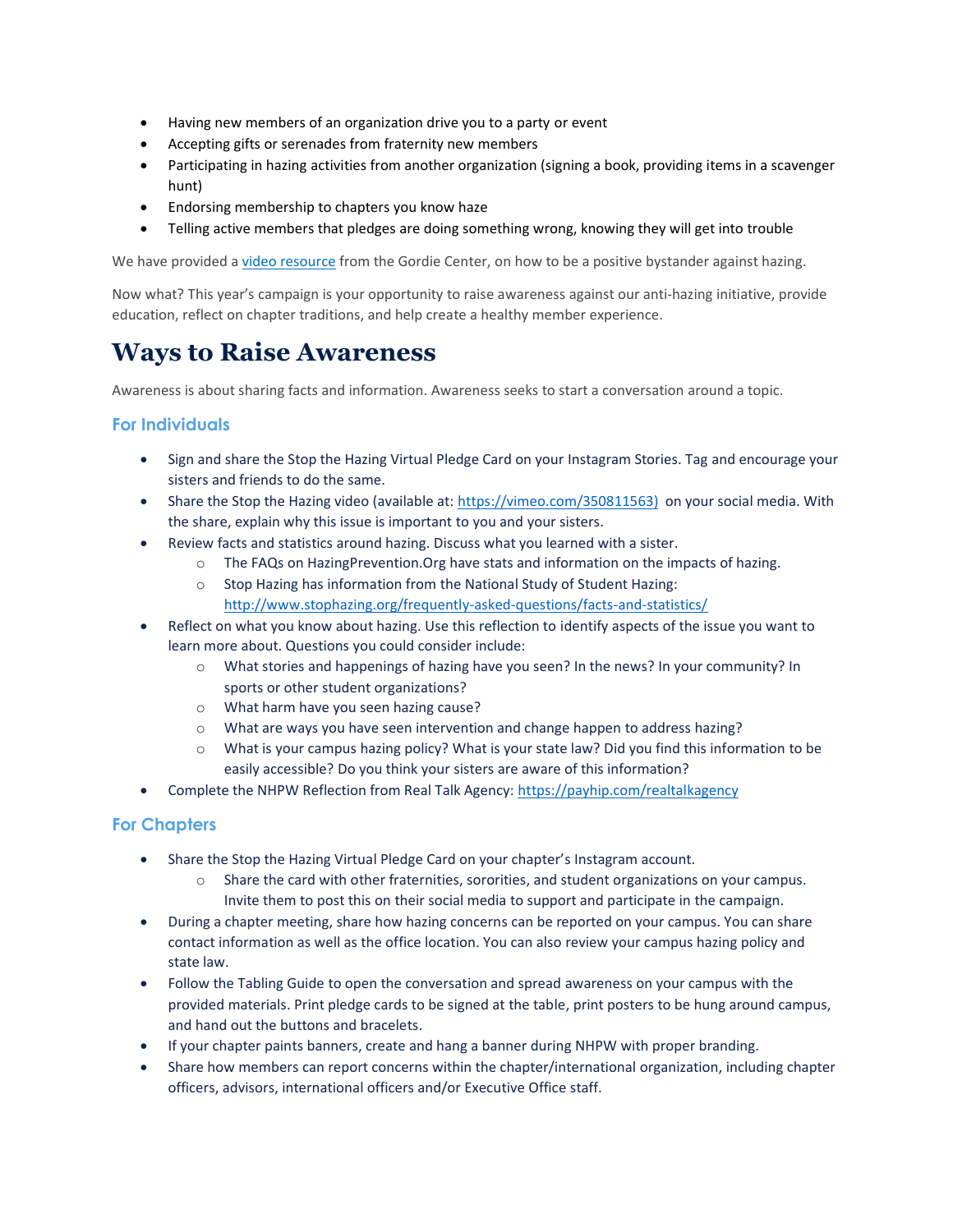- Invite a representative from your Office of Student Conduct, Office of Fraternity and Sorority Life and/or Dean of Students to virtually join your chapter meeting. Ask them to talk about reporting and campus efforts to respond to and prevent hazing.
- Have your Vice President of Panhellenic Relations share information about Stop the Hazing at your Panhellenic meeting and how others can get involved with the campaign.
- Share with members and other chapters the live virtual presentation and discussion, "Love, Mom & Dad: Turning Tragedy into Progress", hosted by the Anti-Hazing Coalition on Zoom and Facebook Live on Sunday, October 3rd, at 7 PM EST: [https://www.antihazingcoalition.org/love-mom-dad-turning-tragedy](https://www.antihazingcoalition.org/love-mom-dad-turning-tragedy-into-progress/)[into-progress/](https://www.antihazingcoalition.org/love-mom-dad-turning-tragedy-into-progress/)

## **Ways to Provide Education**

Education is learning strategies you can use to reduce risk and prevention concerns. Education is identifying healthier, safer actions you can take.

- Identify a date to watch the recording of Talk About It Tuesday together as a chapter and use the discussion prompts provided. <https://prideonline.alphadeltapi.org/library/lessons/stop-the-hazing-2020/>
- Attend any speakers or workshops beings hosted on your campus.
- Watch a video of one of the Greek Talks from Holmes Murphy Fraternal Practice: <https://www.holmesmurphy.com/our-specialties/fraternities-and-sororities/greek-talks/>
	- o Each talk looks at issues facing fraternities and sororities and provides ways to offer support and solutions.
- Following any educational opportunities, host a chapter discussion to process what you watched. You can have chapter officers serve as facilitators/leaders of small groups or breakout room discussions. Questions for your discussion could include:
	- o What were your primary takeaways from this? What stood out to you?
	- o How does this connect to our chapter? Our campus?
	- o What can we do with what we learned? Individually? As a chapter? In our fraternity/sorority and campus communities?
	- o What are action steps we can take to learn more, find support and influence change?
- Have an open chapter discussion about healthy sisterhood. You can have chapter officers serve as facilitators/leaders of small groups or breakout room discussions. Questions for your discussion could include:
	- o What does it mean to have a healthy sisterhood? How do members think, feel, and act toward one another?
	- o What can get in the way of healthy sisterhood? How has this shown up in our chapter?
	- o How do we hold each other accountable for healthy sisterhood? What can we do better?
	- $\circ$  What can we do to cultivate and maintain a healthy sisterhood? What are actions we want to take to ensure we are doing this?
- Virtually facilitate one of the Prevention and Confronting Hazing workshops from Zeta Tau Alpha's My Sister, My Responsibility:<https://zetataualpha.org/programs/my-sister-my-responsibility>
- Watch *[We Don't Haze](https://clerycenter.org/initiatives/hazing-project/)*, a documentary from the Clery Center. Following the viewing use the discussion guide to process the film as a chapter.

### **Ways to Continue the Conversation**